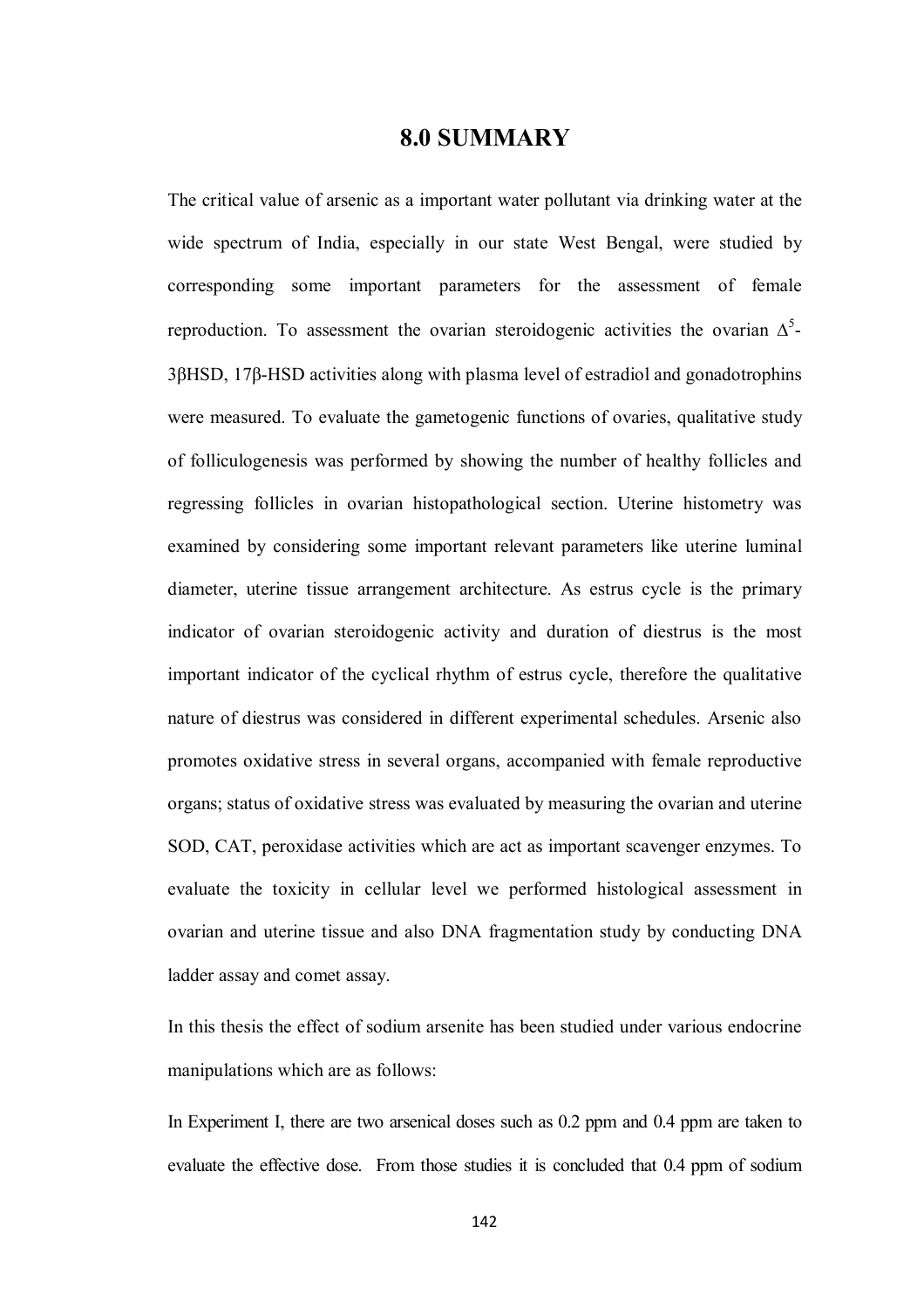arsenite is the effective dose to produce arsenic toxicity in female albino rat's reproductive organs. This critical dose is impairment to degeneration of ovarian tissue which enhance the follicular atresia and disorganization of uterine histoarchitecture by inhibition of steroidogenic enzymes activities of  $\Delta^5$ , 3β-HSD and 17β-HSD resulted low level of steroids hormone (FSH, LH and estradiol) secretion rather than 0.2 ppm of sodium arsenite addicted rats. There significant diminution is noted in SOD, CAT and peroxidase (POD) level and elevation of MDA, CD in 0.4 ppm in respect of 0.2 ppm. That is why 0.4 ppm dose of sodium arsenite is selected as affective dose to run in the whole research work which is abundantly found in drinking water at different regions of our state West Bengal as India.

To examine the effective duration of the selective dose (0.4 ppm.) of sodium arsenite was administered for 16 days and 28 days in the Experiment II. A deleterious effect of arsenicosis on reproductive organs (ovary and Uterus) are found in 28 days duration in comparison to 16 days treatment. In 28 days protocol showed a significant reduction of ovarian and uterine mass along with retardation of steroidogenesis and disorganization of ovarian tissue rather than 16 days duration. An evaluation of duration dependent response our data exhibited a significant augmentation of MDA and CD in uterine tissue along with reduction of scavenging enzymes in ovarian tissue and uterine tissue in 28 days treatment. Whereas in 16 days duration there was no promising outcome seen in comparison with 28 days treatment protocol. That is why 28 days is selected as a critical period at the dose 0.4 ppm of sodium arsenite to progress the research work.

The Experiment III is conducted to evaluate the effective dose of Vitamin-  $B_{12}$  and folic acid either singly or combined along with sodium arsenite at a dose 0.4 ppm for

143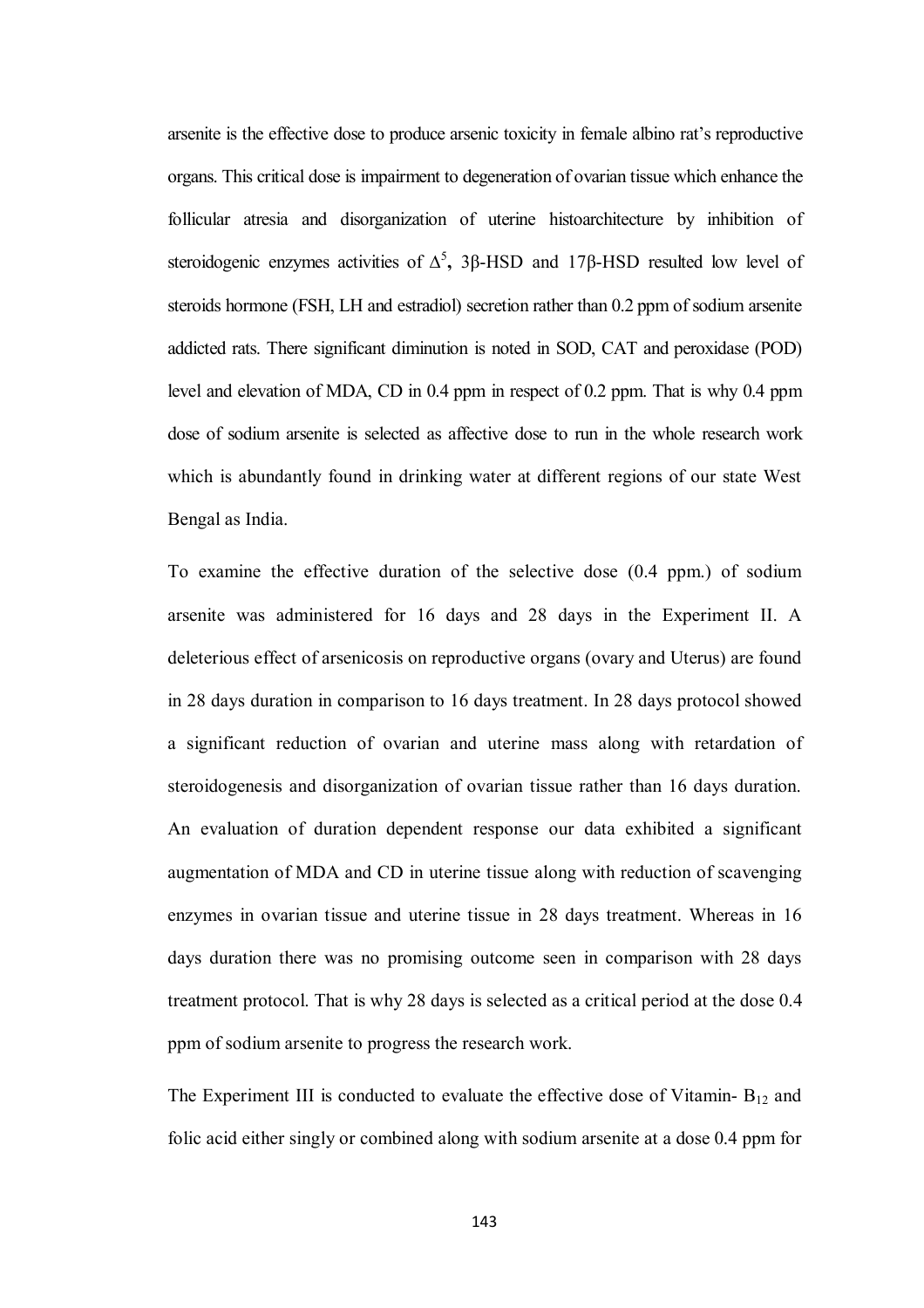28 days as therapeutic agent .For that purpose there are two doses chosen of Vitamin  $B_{12}$  as 0.04 $\mu$ g/100g body wt./day and 0.07 $\mu$ g/100g body wt./day. And also two doses chosen of Folic acid as 2µg/100g body wt. /day and 4µg/100g body wt. /day. Overall experimental data expressed that combination of Vit-  $B_{12}$  and folic acid at the doses 0.07µg/100g body wt. /day and 4µg/100g body wt. /day respectively are most effective to mitigate the arsenic mediated injury. Therefore the Vit-  $B_{12}$  and folic acid at the doses  $0.07\mu g/100g$  body wt. /day and  $4\mu g/100g$  body wt. /day respectively was selected as effective dose to combat sodium arsenite (0.4 ppm) causes hazards for 28 days duration.

Experiment IV is an evaluation of any generation of toxicity in organs (ovary, uterus, liver, kidney) of body by the administration of effective doses of Vit-  $B_{12}$  $(0.07\mu g/100g$ . body wt. /day) and folic acid  $(4\mu g/100g$  body wt. /day) either singly or in combination. There is no such injury is noticed either biochemically or genetically form our data either singly or in combination of the selective doses of B vitamins. But in combination of Vit-B<sub>12</sub> (0.07  $\mu$ g/100g body wt. /day) and folic acid (4µg/100g body wt. /day) is shown more healthy impact in respect to the control rather than their single administration.

Whether the adverse effect of sodium arsenite ovarian and uterine function is reversible or irreversible, the experiment was performed by treating the animals with sodium arsenite at a dose of 0.4 ppm. For 28 days followed by withdrawal of this treatment in a duration dependent manner for 16 days and 28 days. To search out whether the effective dose of Vit- $B_{12}$  and folic acid has reversible or irreversible, the withdrawal experiment was conducted administration of 0.4 ppm sodium arsenite with co-administration of Vit-  $B_{12}$  (0.07µg/100g. body wt. /day) and folic acid